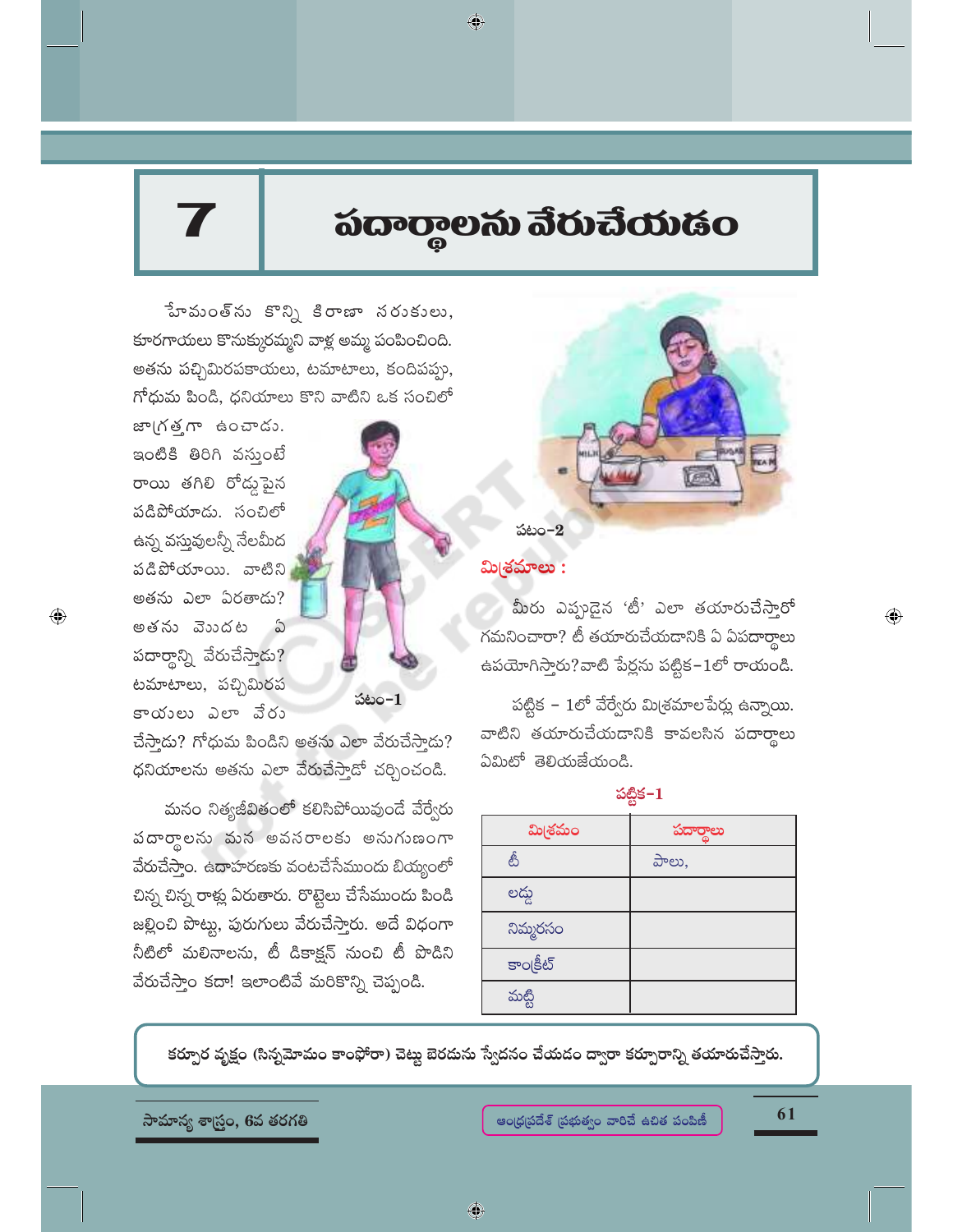పైన తెలిపిన పదార్థాలలో ఒకటి కంటే ఎక్కువ వస్తువులు ఉన్నాయి కాబట్టి ఆ పదార్థాలను మి(శమాలు అంటారు. ఒకటి కంటే ఎక్కువ వస్తువుల కలయికవల్ల మి(శమాలు ఏర్పడతాయి. మట్టిలాంటి కొన్ని మి(శమాలు సహజంగా లభిస్తాయి. నిమ్మరసం, లడ్డ

వంటి కొన్ని మిశ్రమాలు మనం తయారుచేసుకుంటాం.

మీకు తెలిసిన కొన్ని మి(శమాలను వాటికి కావలసిన పదార్థాలను పట్టిక–2లో పేర్కొనండి. అవి సహజమైనవో లేదా మనం తయారుచేసినవో కూడా తెలపండి.

| మి(శమం | కావలసిన పదారాలు        | సహజమైన/మనం తయారుచేసినవి |  |
|--------|------------------------|-------------------------|--|
| షర్బత్ | నిమ్మరసం, పంచదార, నీరు | మనం తయారుచేసినది        |  |
|        |                        |                         |  |
|        |                        |                         |  |
|        |                        |                         |  |

• జాంగ్రీ, కాఫీ, ఇసుక, పసుపు, ఎందు మిరప కాయలు వీటిలో మి(శమాలు ఏమిటో గుర్తించండి.

పైనతెలిపిన ఉదాహరణలలో మి(శమంలోని ముఖ్యమైన పదార్థాలను ఎలా వేరుచేయగలవు?

<mark>(కృత్యం– $\mathbf{1}: \;\big|$  ముసుగుతుంది – తేలుతుంది</mark>

నెయ్యి, మైనం, పంచదార, ఉప్పు, పసుపు, పప్పు దినుసులు, ప్లాస్టిక్, చెక్క, ఇనుపమేకులు మొదలైన కొన్ని ఘనపదార్థాలను సేకరించండి. ఒక బకెట్ నిండుగా నీరు, బీకరు తీసుకోండి. కింద తెలిపిన ధర్మాలు గల వదార్థాలు ఏవో గుర్తించడానికి స్రయత్నించండి.

నీటిపై తేలే పదార్థాలు.

 $\bigoplus$ 

- నీటిలో మునిగే పదార్థాలు.
- నీటిలో కరిగే పదార్థాలు.
- నీటిలో కరగని పదార్థాలు.

62



 $\textcircled{\scriptsize\textsf{P}}$ 

నీవు పదార్థాలు వాటి ధర్మాలు గురించి ఇంతకు ముందు పాఠ్యాంశాలలో నేర్చుకొన్నావు కదూ! పదార్థాల ధర్మాలనుపయోగించి మనకు కావలసిన వస్తువులను, అవనరంలేని వనువులనుంచి నులభంగా వేరుచేయవచ్చు.

మనకు తారసపడే అనేక సందర్భాలలో, వేర్వేరు వస్తువులను ఒక మి(శమం నుంచి వేరుచేయవలసి ఉంటుంది. అటువంటి రెండు సందర్భాలను ఉదహరించండి.

ఉప్పు, పటిక మొదలైన స్పటికాలలో కూడా నీరు ఉంటుంది. దీన్ని స్పటిక జలం అంటారు.

పదార్థాలను వేరుచేయడం

పట్టిక $-2$ 

♦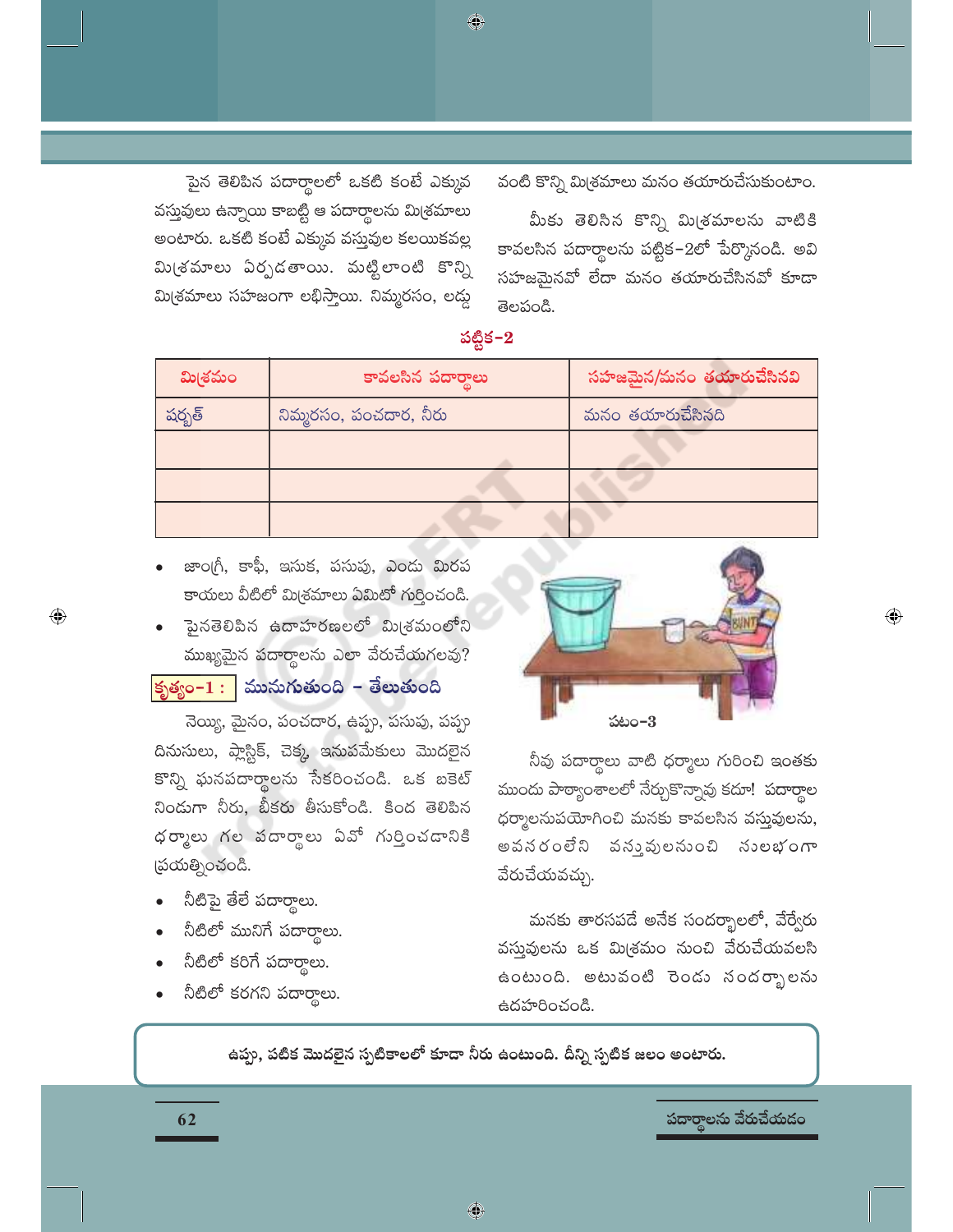$\bigcirc$ 

ఆ వస్తువులను నీవు వేరుచేయడానికి ఏం చేస్తావు?

- 1.
- 2.
- నీవు మి(శమంలోని (పతి వస్తువునూ వేరుచేయ గలిగావా?
- అన్ని సందర్భాలలో నువ్వు వేరుచేసేందుకు ఉపయోగించిన పద్ధతులు ఒకే విధంగా ఉన్నాయా?
- పదార్థాలను వేరుచేయడానికి వాటి ఏ ధర్మాలను ఉపయోగించారు?

# వేరుచేసే పద్దతులు :

 $\bigoplus$ 

చాలా సులభమైన కొన్ని పద్ధతులనుపయోగించి మనం ఇప్పుడు మి(శమాలనుండి కలిసిపోయిన పదార్థాలను వేరుచేయడం ఎలాగో చర్చించుకుందాం. ఇందులో కొన్ని పద్ధతులు నిత్యజీవితంలో నీవు చూసినవీ, చేసినవీ అయి ఉంటాయి.



బియ్యంలోంచి పప్పులలోంచి రాళ్లను ఎలా వేరుచేస్తారు? బియ్యం, తృణధాన్యాలలోని రాళ్లను చేతితో ఏరి వేరుచేస్తారు (పటం–4).

ఇదే పద్ధతిలో నువ్వు ఉప్పును ఇసుకనుంచి  $\bullet$ వేరుచేయగలవా?

ఏరివేసే పద్ధతిని ఉపయోగించి వేరుచేసేటప్పుడు నీకు బియ్యం, పప్పులు, రాక్లలోని ధర్మాలలో గల ఏ బేధాలు ఉపయోగపడ్డాయి?

చేతితో ఏరి వేసే పద్ధతిలో వేరుచేయడానికి సోను కొన్ని ఉదాహరణలిచ్చాడు.

- 1. తాజాపండ్లనుంచి పాడైన పండ్లను తీసివేయడం.
- 2. ఆపిల్ పండ్లనుంచి కమలాలను వేరుచేయడం.

చేతితో ఏరివేసే పద్దతికి మరికొన్ని ఉదాహరణలు ఇవ్వండి.

### తూర్పారపట్టడం:

రైతులు తమ పంటను నూర్చినప్పుడు ఊక, తాలు, ధాన్యం గింజల మి(శమం లభిస్తుంది. ఆ రైతులు తాలుసు ధాన్యంనుంచి ఎలా వేరుచేస్తారు?

గాలి ఎక్కువగా ఉన్న రోజు రైతు ఒక ఎత్తైన బల్లమీద నిలబడి ధాన్యం, ఊక, తాలుల మి(శమాన్ని చేటలతో ఎత్తి కిందకు నెమ్మదిగా పోస్తుంటారు. ఊక, తాలు ఇతర చెత్త గాలికి దూరంగా పడిపోతాయి. మంచి ధాన్యం ఒక రాశిలాగా నేరుగా కిందకు పడుతుంది.  $(560 - 5)$ .

ఇసుక, కంకర, సిమెంట్లను తగిన పాళ్ళలో కలిపి ఇనుప వలలలో వేయదాన్ని కాంక్రీట్ అంటారు.

సామాన్య శాస్ర్టం, 6వ తరగతి

63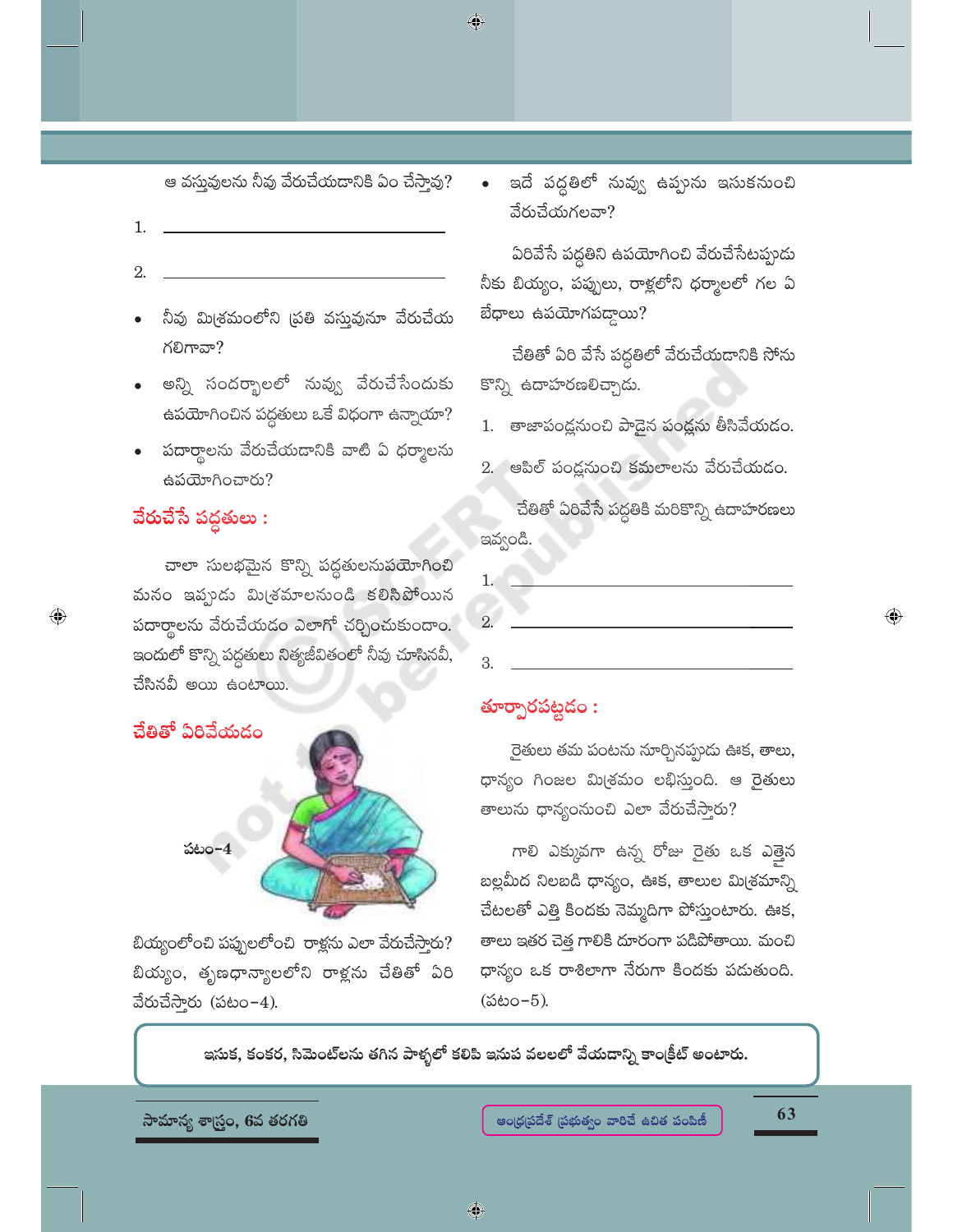♦



ధాన్యంనుంచి ఊక, తాలును వేరుచేయడానికి ఏ ధర్మం మీకు ఉపయోగపడుతుంది?

ధాన్యంతో పోల్చినప్పుడు ఊక, తాలు చాలా తేలికగా ఉంటాయి. అందువల్ల రైతులు ఈ ధర్మాన్ని ఉపయోగించి వేరుచేస్తారు.

#### తేర్చడం – తేరినదాన్ని వంపడం కృత్యం– $2:$

ఒక గాజు గ్లాసులో సగం వరకు నీళ్ళు తీసుకోండి. దానిలో కొంచెం మట్టి వేయండి. మట్టి నీళ్ళలో కలిసిపోయేలా బాగా కలపండి. ఈ మి(శమాన్ని కొద్దిసేపు కదిలించకుండా అలాగే ఉంచండి.

నీవు ఇప్పుడు ఏమి గమనించావు?

నీటి రంగు ఎలా ఉంది? గ్లాసు అడుగు భాగాన్ని పరిశీలించండి. నీటిలో కరిగిన మట్టి ఏమైంది. గాజుగ్లాసు అదుగు భాగంలో ఇసుక మట్టి కణాలు నిలిచి ఉండడం గమనిస్తావు పటం–6(ఎ). వీటినే అగుదున చేరిన కరగని పదార్థం అంటాం. ఈ విధంగా మట్టినుంచి నీటిని వేరుచేసే పద్ధతినే 'తేర్చడం' అంటారు.

తేర్చిన తరువాత, గ్లాసును నెమ్మదిగా పైకెత్తి అదుగున కరగకుండా మిగిలిన పదార్థాన్ని కదపకుండా నెమ్మదిగా మరొక గ్లాసులో పోయాలి (పటం–6(బి). నీరు మట్టినుంచి వేరవుతుంది. ఈ పద్ధతినే 'తేర్చిపోత' అంటారు.



మట్టి కణాలు గాజుగ్లాసు అదుగున ఎందువల్ల పేరుకున్నాయి?

మీరా వాళ్ళ ఇంట్లో వంటచేసే ముందు బియ్యం, పప్పులను శుభ్రపరచేందుకు తేర్చడం, తేర్చిపోత పద్ధతులను ఉపయోగిస్తామని తెలియచెప్పింది. దీనిలో అడుగున కరగకుండా పేరుకున్నవేమిటో వివరించండి.

 $\textcolor{black}{\textcolor{black}{\bigoplus}}$ 

ఇంకా ఏఏ నందర్భాలలో ఈ వద్దతిలో వేరుచేయండాన్ని మనం ఉపయోగిస్తావెూ ఆలోచించండి!

#### జల్లించడం – వడపోయడం

నీవు టీ డికాక్షన్నుండి టీ పొడిని ఎలా వేరుచేస్తావు?

"టీ" పొడిని టీ డికాక్షన్నుంచి వేరుచేయుటకు "సిబ్బి గంటె" (జాలి)ను వాదుతాం. ఇలా టీ డికాక్షన్నుంచి టీ పొడిని వేరుపరచడంలో ఏ ధర్మం ఉపయోగపడింది?

వంటగదిలో పిండిని జల్లించడం నీవు చూసే ఉంటావు కదా! (పటం–7). పిండికణాలు చాలా

జోర్దాన్ దేశంలో ఉన్న మృతసముద్రంలో నీటిమీద మనం సులభంగా నదవవచ్చు.

♦

పదార్థాలను వేరుచేయడం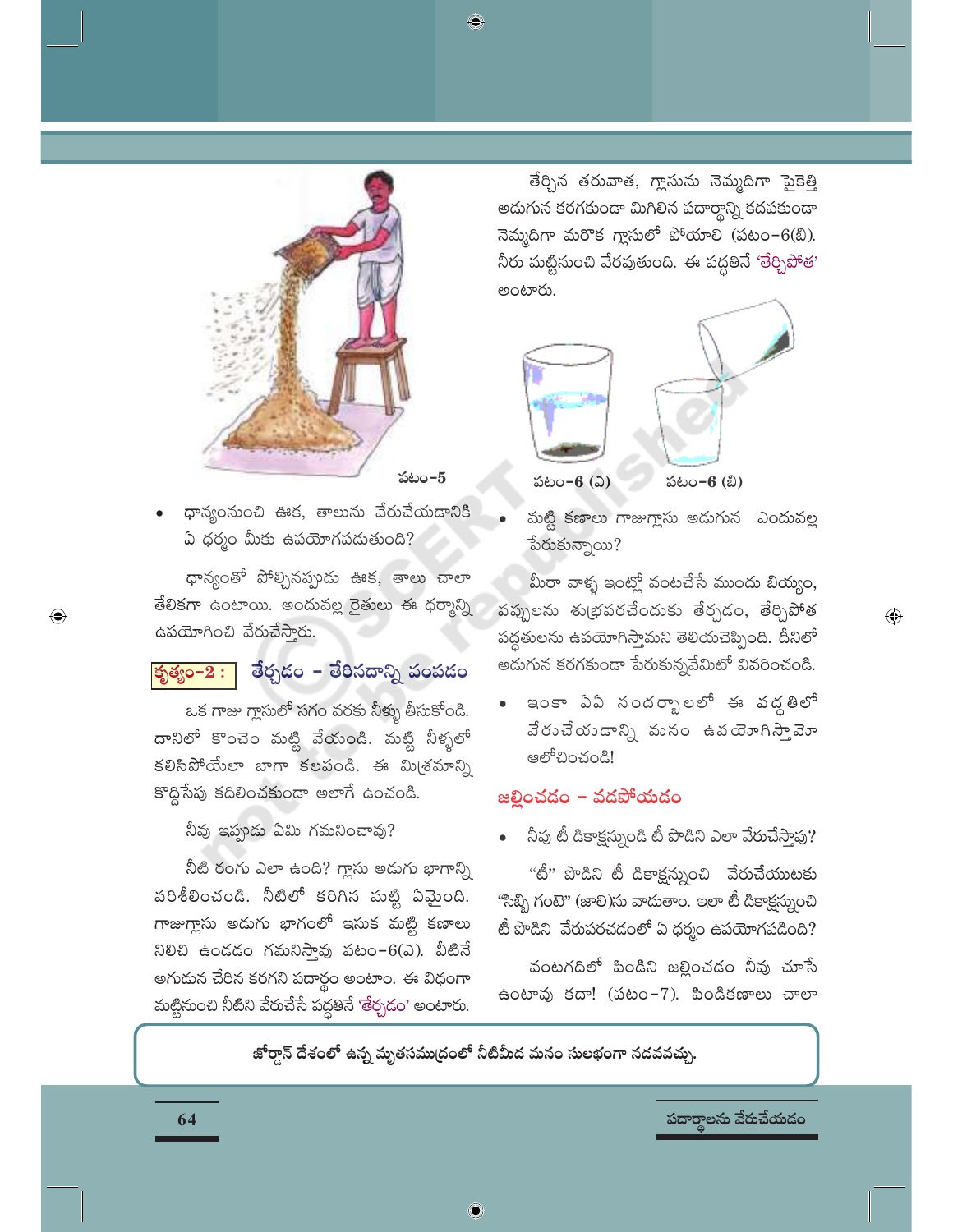సూక్ష్మవైంనవి కనుకనే అవి జల్లైడలోగల చిన్న రం(ధాలద్వారా కిందకు దిగిపోతాయి. కాని పొట్టు కణాలు పెద్దవి కనుక జల్లెడలోనే మిగిలిపోతాయి.



పటం-7

మనం టీ డికాక్షన్ నుండి టీ పొడిని, ఎర్రమట్టి నుండి ఇసుకను వేరుచేయుటకు జల్లైడలను ఉపయోగిస్తాం ఈ రెండు సందర్భాలలో ఉపయోగించే జల్లెడలలో తేదా లేమిటి?

#### మీకు తెలుసా?

 $\bigoplus$ 

రైతులు జల్లైడలనుపయోగించి పెద్ద ధాన్యం గింజలను చిన్న ధాన్యం గింజలను వేరుచేస్తారు. అప్పుడు పెద్ద ధాన్యం గింజలను, విత్తనాలుగాకాని లేదా అధిక రేటుకు విక్రయించటంగాని చేసారు.

- నీవు జల్లెడనుపయోగించి మురికి నీటిని నుంచి మట్టిని వేరుచేయగలవా? ఇలా చేయాలంటే జల్లెడలోని రంద్రాలు ఎంత సూక్ష్మంగా ఉండాలి? ఒక గుడ్డను జల్లెడగా ఉపయోగించి నువ్వ ఇలా (పయత్నించి చూడు.
- జల్లించిన తరువాత నీరు స్వచ్చంగా ఉందా?
- గౌతమి మురికినీటిని వడపోతకాగితం ఉపయోగించి వడపోసింది. నువ్వ కూడా ఇలా చేయగలవా? (పటం–8)

నీటిని వడపోత కాగితంతో వడపోసిన తరువాత నీవు ఏమి గమనించావు? కాగితంపైన మిగిలిపోయింది ఏమిటి ? బీకరులో మిగిలిపోయినది ఏమిటి?





◈

వడపోత కాగితం అనేది కాగితంతో తయారైన జల్లైడ వంటిది. దీనిలో చాలా సూక్ష్మమైన రంధ్రాలు ఉంటాయి. దీనినుపయోగించి చాలా సన్నని కణాలను వడపోయవచ్చు.

# కృత్యం- $3:$  వడపోత ద్వారా ఉప్తూనీటినుంచి ఉప్పును వేరుచేయలేం, ఎందుకు?

- ఒక బీకరులో నీటిని తీసుకోండి. కొంత ఉప్తును దానిలో కరిగించండి. దీన్ని వడపోత కాగితం ఉపయోగించి ఈ మి(శమాన్ని వడపోయండి. నీవు ఉప్పును ఉప్పనీటినుంచి వేరుచేయగలిగావా?
- ఉప్పును ఉప్పునీటి నుంచి ఎందువల్ల వడపోయ లేక పోయామ?

వడపోతకాగితంలోని సూక్ష్మరంధ్రాలు మామూలు కంటికి కనిపించనంత చిన్నవిగా ఉంటాయి. వడపోసినప్పుడు ఆ రంధ్రాలనుంచి కూడా కిందికి

తక్కువ సంఖ్యలో మొక్కలకు తెగుళ్ళు సోకినప్పుడు చేతితో ఏరివేయడం ద్వారా తెగుళ్ళను నివారించడం ఒక మంచి పద్దతి.

సామాన్య శాస్ర్టం, 6వ తరగతి

65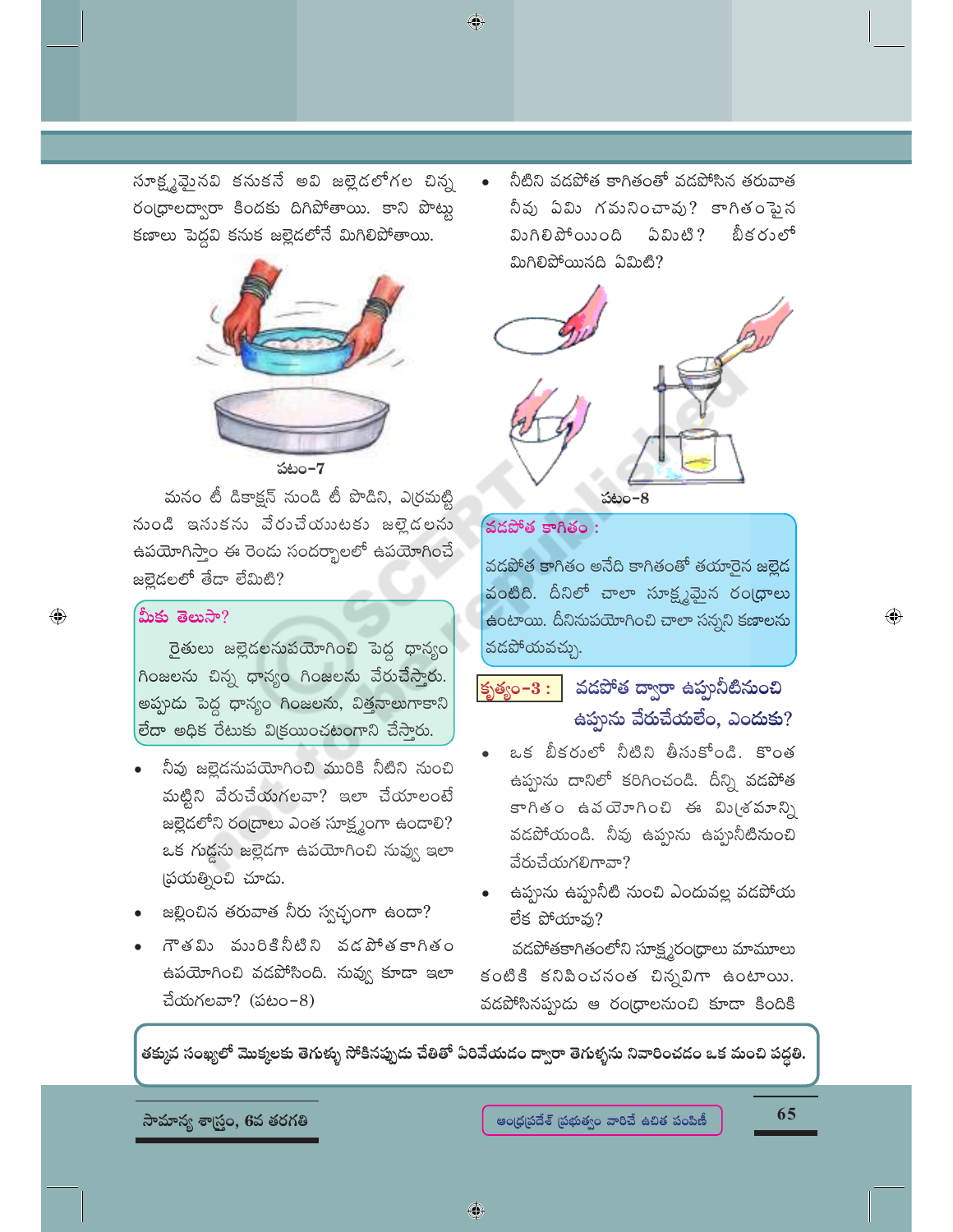జారిపోయిన ఉప్పు నీటిలో కరిగిన ఉప్పు కణాలు ఇంకెంత చిన్నవిగా ఉంటాయో ఆలోచించండి?

#### $|\mathsf{S}_\lambda\mathsf{S}_\lambda\mathsf{S}_\lambda\mathsf{S}_\lambda\mathsf{S}_\lambda\mathsf{S}_\lambda|$

# స్పటికీకరణం

కృత్యం-3లో మాదిరిగా ఉప్పు(దావణం తయారుచేయండి. ఉప్పు నీటిని స్ట్గెపైన వేడిచేయండి. ఆ ద్రావణాన్ని ఒక గాజు కడ్డీతో కదపండి (పటం $-9$ ). నీరు మొత్తం ఆవిరిగా మారేంత వరకు వేడిచేయండి.



పాౖతలో అడుగున చివరకు ఏమి మిగిలింది? నీవు పాత్రలో ఉప్పు స్పటికాలు, పొడి మిగిలినట్లు గమనిస్తావు.

#### మీకు తెలుసా?

 $\bigoplus$ 

ఉప్పునీటినుంచి ఉవ్చును పొందడానికి సాధారణంగా నీటిని సూర్యరశ్మి వలన బాష్పీభవనం చెందిస్తారు. సముద్రపు నీటిని వెడల్బైన మదులలో నింపుతారు. గాలికి, సూర్యరశ్మికి మదులలో నీరు బాష్పీభవనంచెంది ఉప్పు మదులలో మిగిలిపోతుంది.



పటం-10

#### స్వేదనం (ఆవిరి చేయడం):

♦

ఒక్కొక్కసారి రోగులకు ఇంజక్షన్లు చేసేముందు వైద్యులు ఇంజక్షన్ పొడిని ఒక (దవంతో కలుపుతారు. అది ఏమిటి? అది నీరా? లేదా వేరొక (దవమా?

అది నీరు. దాన్నే స్వేదనజలం అంటారు. ఈ స్వేదన జలం (స్వచ్ఛమైన నీరు) ఎక్కడనుండి లభిస్తుంది?

నీటిని స్వేదనం చేసే పద్ధతి తెలుసుకుందాం.

#### కృత్యం– $5:$

# స్వేదన జలం తయారు చేద్దాం.

 $\bigoplus$ 

ఒక శాంకవ కుప్పెలో కొంత నీరు తీసుకోండి. దాన్ని ఒంటిరంధ్రపు బిరదాతో మూయండి. ఒక గాజు గొట్టాన్ని ఆ రంధ్రం ద్వారా చొప్పించండి. గాజుగొట్టం కొన నీటిలో మునగకుండా జాగ్రత్త పడండి. ఇంకొక ఖాళీ శాంకవ కుప్పెకు కూడా ఇదేవిధంగా ఒంటి రంధ్రపు రబ్బరు బిరడాలో గాజు గొట్టాన్ని దూర్చి బిగించండి. రెందు గాజు గొట్టాలను రబ్బరు గొట్టంతో కలపండి. ఇప్పుడు నీరు వున్న కుప్పెను వేడిచేయండి.



పటం $-11$ 

కొంతసేపటి తరువాత, నీటి ఆవిరి రెండవ శాంకవ కుప్పెలోనికి గాజుగొట్టంద్వారా రావడాన్ని పరిశీలించండి. నీటిఆవిరి నెమ్మదిగా నీరుగా

భూమిలో ఉండే ఇసుక, రాతిపొరలగుండా నీరు భూమిలోకి ఇంకేటప్పుడు అవి నీటిని శుద్ధి చేస్తాయి.

పదార్థాలను వేరుచేయడం

66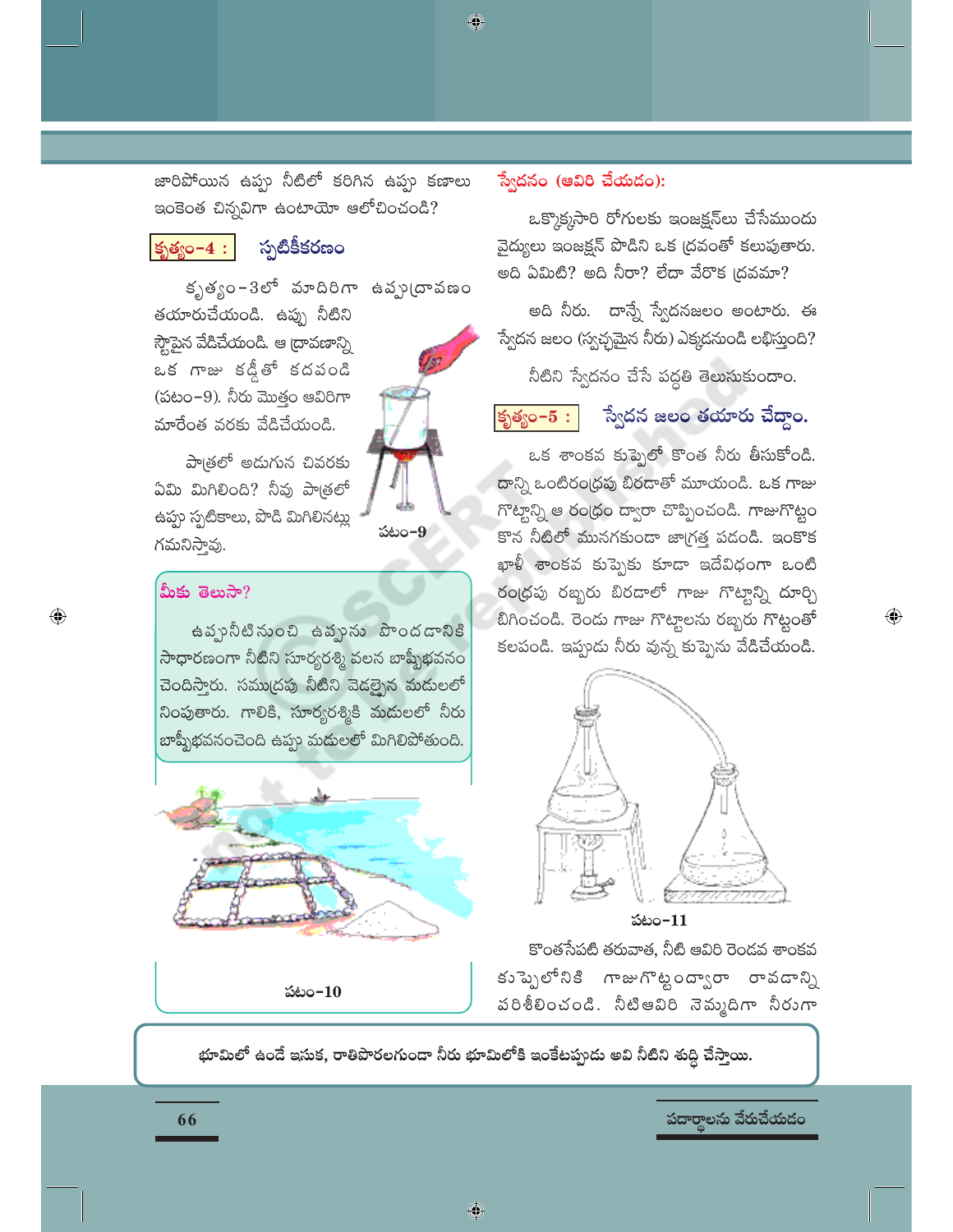మారుతుంది. ఇలా రెండో శాంకవ కుప్పెలోకి దిగిన నీటినే 'స్వేదనజలం' అంటారు. ఇంతకు ముందు ఉన్నట్లు దీనిలో మలినాలు ఉండవు.

#### ఉత్పతనం :

 $\bigoplus$ 

ఒక మిశ్రమం నుండి వేర్వేరు అనుఘటకాలను వేరుచేసేందుకు వాటి రంగు, ఆకారం, పరిమాణం, భారం, (దావణీయత వంటి ధర్మాలలోని వ్యత్యాసాలను మనం ఉపయోగించవలసివస్తుంది.

- మెత్తని పొడిరూపంలో ఉన్న ఉప్పు, కర్పూరం కలిసిన మి(శమాన్ని వేరుచేయుటకు మనం ఈ అంశాలను ఉపయోగించగలమా?
- ఇతర ధర్మాలను మనం ఇందుకు ධ  $\sim$ ఉపయోగించగలం.

#### కృత్యం $-6:$ కర్పూరం ఉత్పతనం

ఒక పింగాణి పాత్రలో కర్పూరం, ఉప్పు మిశ్రమాన్ని తీసుకోండి. దాన్ని ఒక గరాటుతో మూయండి. గరాటు కాడను దూదితో మూయండి. పింగాణి పాత్రను  $\frac{1}{2}$ ండ్ పైన ఉంచి వేడిచేయండి (పటం-12).



పటం $-12$ 

నువ్వు పింగాణి పాత్రలో ఏమి గమనించావు?

కర్పూరాన్ని వేడిచేసినప్పుడు అది (దవ రూపంలోకి మారిందా ? నేరుగా అవిరిగా మారిపోయిందా? అదేవిధంగా చల్లబరిచినప్పుడు, బాష్పరూపం (ఆవిరి) లో ఉన్న కర్పూరం (దవ రూపంలోనికి మారకుండానే నేరుగా ఘనరూపంలోకి మారుతుంది. ఉప్పును కూడా .<br>వేడిచేసినప్పుడు ఇలాగే మారుతుందా? ఆలోచించండి.

ఏదైనా పదార్థం నేరుగా ఘనరూపం నుంచి వాయు రూపంలోకి లేదా వాయురూపం నుండి ఘనరూపంలోకి మారే (పటకియను 'ఉత్పతనం' అంటారు.

# (కొమెటో(గఫి:

 $\bigcirc$ 

ఇది వేరుచేయడంలో వినూత్న పద్ధతి. రంగుల మి(శమం నుంచి వివిధ రంగులను మనం వేరుచేయగలమా?

ఒక ఆసక్తికర కృత్యం చేద్దాం!

కృత్యం $-7:$ 

#### రంగురంగుల సుద్ధముక్క

ఒక తెల్లని పొడవైన సుద్ధముక్కను తీసుకోండి. దానిచుట్టూ నీలం లేదా నలుపురంగు సిరాతో గుర్తు పెట్టండి. ఒక పక్లైం తీసుకొని దానిలో కొద్దిగా నీరు పోయండి. మధ్యలో సుద్ధముక్కను నిలబెట్టండి (పటం-13). పళ్లెంలో నీరు సుద్ధముక్కలోని సిరా రంగు గుర్తును తాకకుండా జాగ్రత్తవహించండి.



పటం $-13$ 

రాజస్తాన్లోని 'సాంబర్ సరస్సు' మన దేశంలో ఉన్న అతిపెద్ద ఉప్పగీటి సరస్సు.

సామాన్య శాస్ర్టం, 6వ తరగతి

67

 $\textcolor{black}{\textcolor{black}{\bigoplus}}$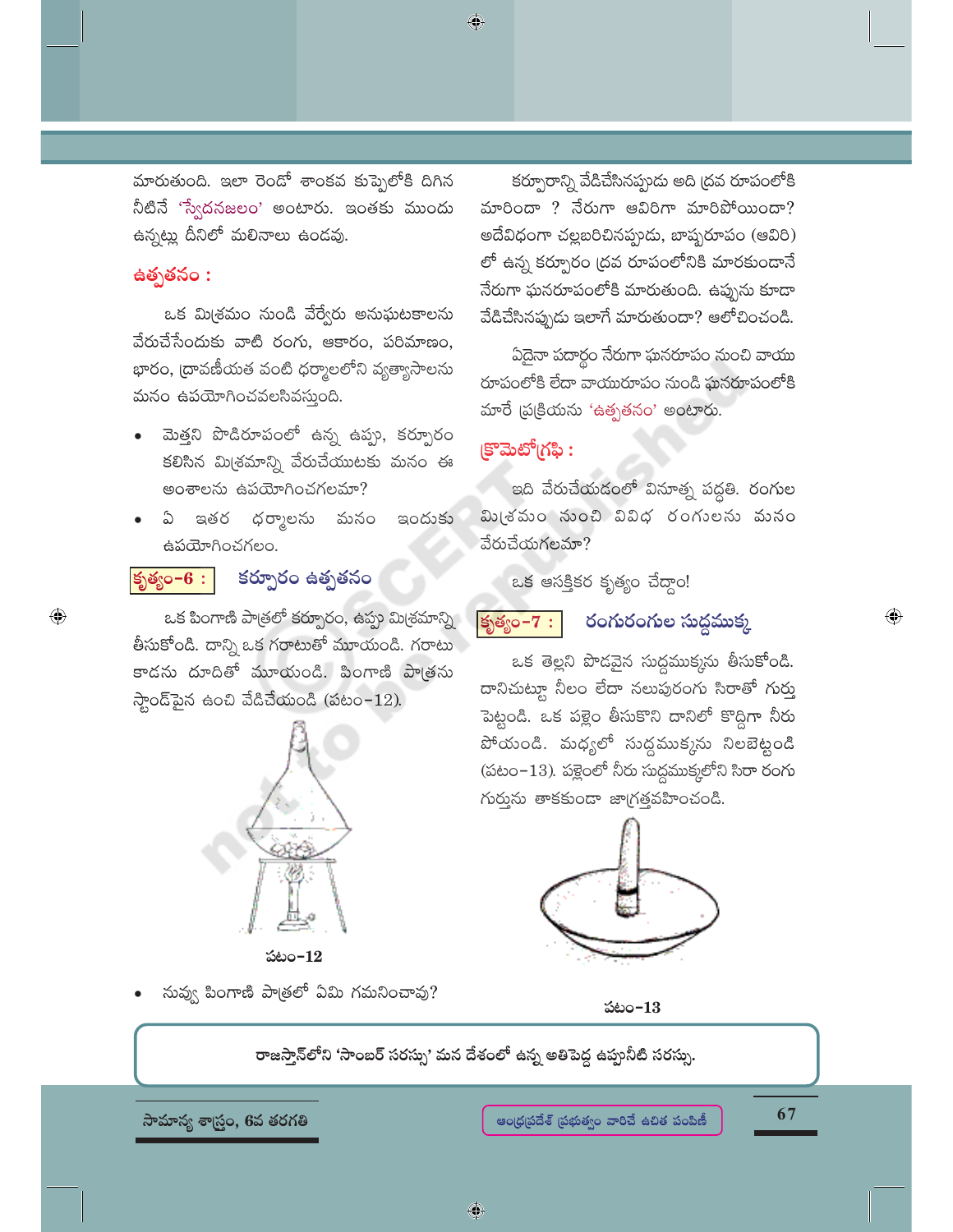కొంతసేపటి తరవాత సుద్ధముక్కపై ఏర్పడే రంగుల వలయాలను పరిశీలించండి.

♦

- సుద్ధముక్కలో నీరు పైకి ఎగబాకిందా?
- ఇంకా ఏ ఏ మార్పులు నీవు గమనించావు? ఏ ఏ రంగులు కనిపిస్తున్నాయి?

నీరు సుద్దముక్క పైభాగానికి ఎగబాకేలోపుగానే సుద్ధముక్కను పళ్లెంనుంచి తీసివేయండి. సుద్ధముక్క కింద నుండి పైదాకా నువ్వు ఏ రంగును గమనిస్తావు. నీ నోటుపుస్తకంలో సుద్దముక్క పటం గీచి, నీవు గమనించిన రంగులతో పటంలో ఉన్న సుద్దముక్కలో నింపు. ఈ రంగులు ఎక్కడనుంచి వస్తున్నాయి?

వాస్తవానికి సిరా ఒక్కరంగులోనే కన్పించినప్పటికీ, అది అనేకరంగులను తనలో ఇముద్చుకుంటుంది. ఇలా రంగులను వేరుచేసే పద్ధతినే 'క్రొమేటో(గఫి' అంటారు.

ఇదే విధంగా వేర్వేరు రంగుల సిరాలను ఉపయోగించి "క్రొమేటో(గఫి" చేసి (పతిదానిలో ఏమేమి ఇతర రంగులు ఉన్నాయో పరిశీలించండి.

మనం ఈ (కొవేుటో(గఫి వద్దతిని ఎక్కడ ఉపయోగిస్తాం?

ఆకు, ఆకుపచ్చరంగులో ఉంటుందని మనకు తెలుసు. ఏదైనా ఒక ఆకు రసం తీసుకొని దానికి కేవలం ఒకే ఒక్క రంగు ఉందో, ఎక్కువ రంగులు ఉన్నాయో పరిశీలించండి.

# ఒకటి కంటే ఎక్కువ పద్దతులలో వేరుచేయడం :

ఒక్కొక్క మి(శమంనుంచి వాటి పదార్థాలను వేరు చేయడానికి మనం ఒక్కొక్క పద్దతిని ఉపయోగిస్తాం కదా!

కాని కొన్ని సందర్భాలలో ఒక మి<sub>l</sub>శమంలో ఉన్న వేర్వేరు పదార్థాలను వేరుచేయదానికి ఒకే ఒక పద్ద<mark>తి</mark> సరిపోదు. అటువంటి సందర్భాలలో మనం ఒకటి కంటే ఎక్కువ పద్ధతులను ఉపయోగించవలసి ఉంటుంది.

#### ఒక మిశ్రమం నుండి వేర్వేరు కృత్యం–8 : పదార్థాలను వేరుచేయడం

ఒక బీకరులో సగంవరకు నీరు తీసుకొని దానిలో ఇసుక, రంపపుపొట్టు, ఉప్పును చేర్చండి. మి(శమాన్ని బాగా కలపండి. దీనిని 10 నిమిషాలు కదిలించకుండా అలాగే ఉంచండి.

- నీవు ఏమి గమనించావు?
- ఏ పదార్థం నీటిమీద తేలుతుంది?
- తేలుతున్న పదార్థాన్ని నీవు ఎలా సేకరిస్తావు?
- $\bullet$  బీకరు అడుగు భాగంలో ఏ పదార్థం చేరివుంది?

 $\textcolor{black}{\textcolor{black}{\bigoplus}}$ 

- దాన్ని తిరిగి ఎలా సేకరించగలవు?
- ఏ పదార్థం నీటిలో కరిగినది?
- ఆ పదార్థాన్ని నీవు తిరిగి ఎలా పొందగలవు?

పదార్థాలను వేరుచేయడమనేది చాలా ముఖ్యమైన శాస్ర్తీయ ప్రక్రియ. ఇది మన నిత్యజీవితంలో కూడా ముఖ్యమైన అంశం.

#### కీలక పదాలు :

మి(శమం, తేర్చడం, స్పటికీకరణం, వేరుచేయడం, తేర్చిపోత, స్వేదనము, చేతితో ఏరివేయండం, జల్లించదం, ఉత్పతనం, తూర్పారపట్టదం, వదపోత, క్రొమెటో(గఫి.

మనం ఎక్కువకాలం స్వేదన జలాన్ని తాగినట్లయితే జీవక్రియలు మందగిస్తాయి. కారణం లవణాలు లోపించదం.

♦

పదార్థాలను వేరుచేయడం